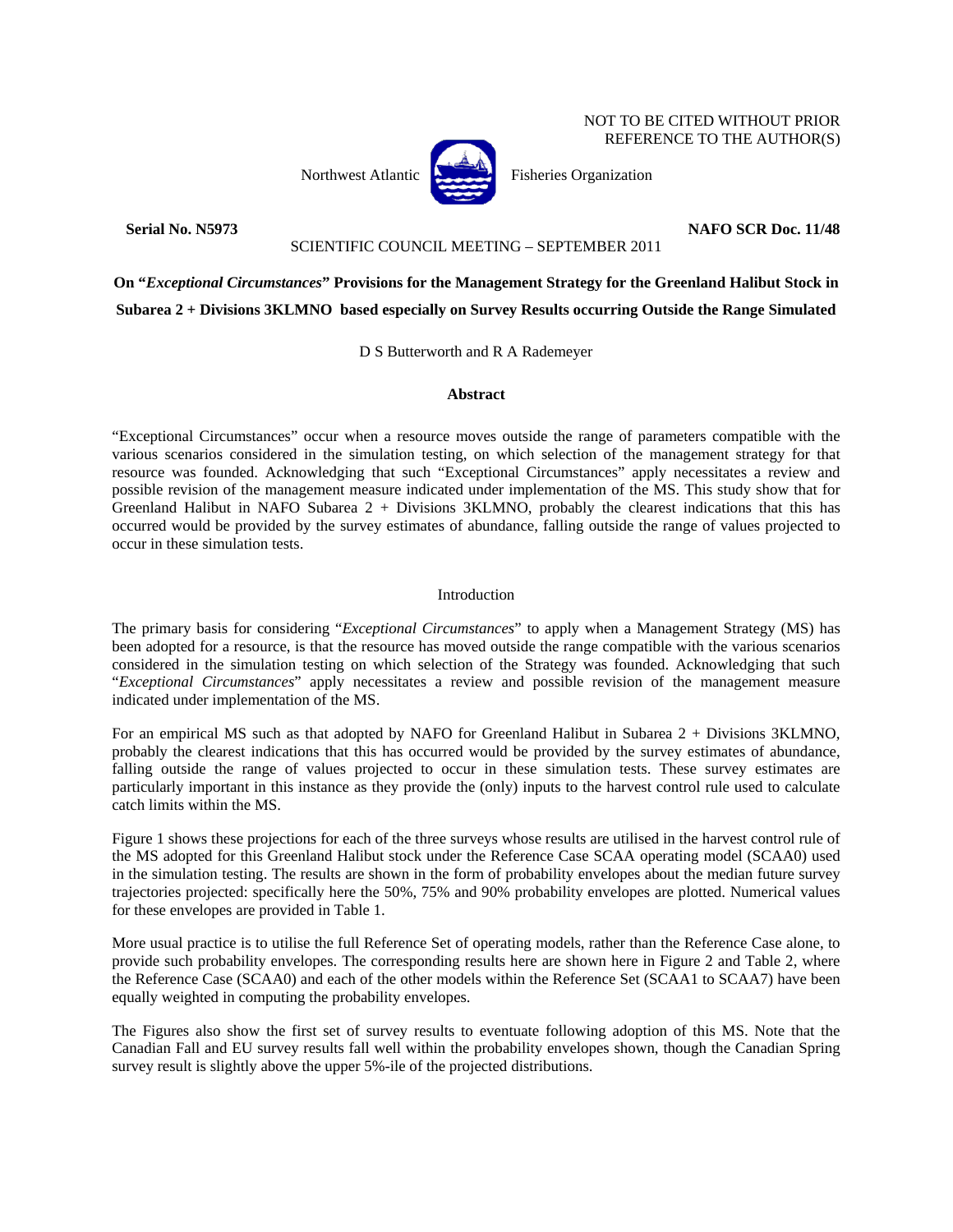Figure 3 shows the catch projections under the adopted MS under the Reference Case SCAA and the Reference Set, with numerical values for the 50%, 75% and 90% probability envelopes provided in Table 3. The TAC recommendations for 2011 and 2012 under the adopted MS are also shown, together with the SC and STATLAND estimates of catch for 2010.

Figure 4 plots the exploitable biomass projected under the adopted MS under the Reference Case SCAA. The assessment on which these estimates are based has not been updated to take account of updated information because of insufficient time.

### **A FEW COMMENTS**

The Canadian spring survey result being marginally above the projected 90% probability envelope for this survey (Figs 1 and 2) weakly suggests a resource at higher abundance than anticipated, but would not seem strong grounds for invoking "Exceptional Circumstances" or recommending any associated (upward) revision of the TAC or revision of the MP.

The absence of variability in the TAC plots in Fig. 3 for the years 2011-2013 may surprise, given the variability in the simulated abundance estimates from surveys over that period. The reason is that the way in which the TAC rule works is that an overall abundance index trend is calculated over the last few surveys, and the value of this trend has an impact on the TAC initially calculated - the more negative the trend, the lower the TAC initially indicated. Because the calculations project into the future, noise is generated for each future survey result simulated, and this means that different simulations will lead to different trend inputs to the TACs calculated, so that there *will* be variation in those initial TACs. However, TACs are subject to the constraint of a máximum 5% downward adjustment in any one year. Thus in the simulations, if the initial TAC value calculated is more than 5% less than the TAC for the previous year, it is replaced by one exactly 5% lower than that previous TAC. For the operating models considered here, particularly since the most recent actual surveys are mainly above model predictions, simulated trends for the immediate future are downwards, to the extent that fewer than 2.5% of the simulated initial TAC calculations are less than 5% below the previous year's TAC. This leads to virtually all the simulated final TACs being exactly equal at the 5% reduction level, so that the 90% probability envelope for the TAC projections for the years in question collapses to a single line.

 Further biomass and fishing mortality projection plots of the nature shown may be requested of the SC in the future. The SC needs to deliberate for which biomass component (e.g. total, exploitable, spawning), and for which definition of fishing mortality (e.g, for most highly selected age, for an average over some age range), such plots might be presented to be most informative.

A key reason to implement MSs is to avoid the large burden of work associated with annual assessments, restricting this rather to reviews at multi-year intervals so that time can be better spent in developing longer term improvements to research and its results. The agreed primary level of comparison to survey results under the Exceptional Circumstances Protocol put forward by the FC Working Group of Fishery Managers and Scientists on Management Strategy Evaluation is trivially easy to provide each year. In contrast, at the secondary level, provision of calculations and associated plots for, say, every reference set operating model used in the testing process runs the risk of requiring more time and effort each year than annual assessments themselves would do. Consideration should be given to whether in view of the large amount of work required, this secondary level need not be pursued *every* year, but rather only perhaps every second year, or only if the survey results indicate problems, to allow a more appropriate allocation of limited research resources.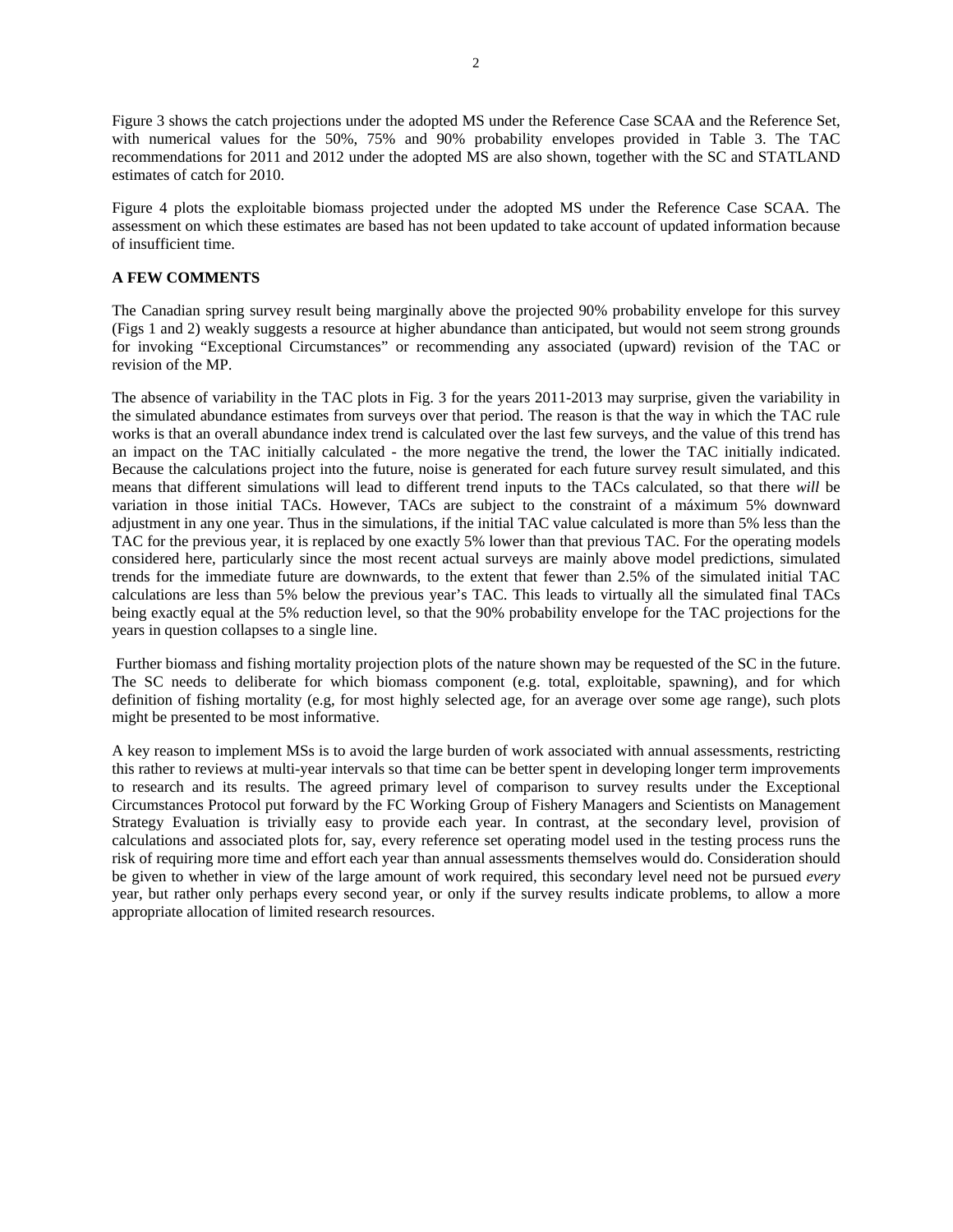Table 1: Medians and 50%, 75% and 90% probability envelopes for the projected survey catch rates under the Management Strategy adopted for the Reference Case SCAA operating model (SCAA0).

| <b>Canadian Fall</b> |       |       |       |       |       |       |       |      | EU (0-1400m) |       |       |       |       |       |       |      |             | <b>Canadian Spring</b> |      |      |      |      |      |  |  |  |
|----------------------|-------|-------|-------|-------|-------|-------|-------|------|--------------|-------|-------|-------|-------|-------|-------|------|-------------|------------------------|------|------|------|------|------|--|--|--|
| Percentiles          |       |       |       |       |       |       |       |      | Percentiles  |       |       |       |       |       |       |      | Percentiles |                        |      |      |      |      |      |  |  |  |
|                      | 5.0   | 12.5  | 25.0  | 50.0  | 75.0  | 87.5  | 95.0  |      | 5.0          | 12.5  | 25.0  | 50.0  | 75.0  | 87.5  | 95.0  |      | 5.0         | 12.5                   | 25.0 | 50.0 | 75.0 | 87.5 | 95.0 |  |  |  |
| 2010                 | 8.11  | 10.40 | 12.69 | 16.25 | 19.95 | 22.85 | 25.98 | 2010 | 16.58        | 19.60 | 22.70 | 27.73 | 33.69 | 38.78 | 44.52 | 2010 | 0.31        | 0.40                   | 0.51 | 0.72 | 1.00 | 1.29 | 1.64 |  |  |  |
| 2011                 | 7.77  | 10.06 | 12.43 | 16.13 | 20.22 | 23.58 | 27.23 | 2011 | 15.10        | 18.03 | 21.29 | 26.59 | 32.87 | 37.91 | 44.22 | 2011 | 0.33        | 0.45                   | 0.59 | 0.88 | 1.30 | 1.70 | 2.25 |  |  |  |
| 2012                 | 8.02  | 10.34 | 12.69 | 16.54 | 21.03 | 24.32 | 27.90 | 2012 | 14.15        | 17.11 | 20.43 | 25.72 | 32.28 | 37.53 | 43.86 | 2012 | 0.38        | 0.52                   | 0.70 | 1.04 | 1.54 | 2.01 | 2.70 |  |  |  |
| 2013                 | 8.32  | 10.52 | 12.94 | 16.84 | 21.10 | 24.68 | 28.48 | 2013 | 13.79        | 16.84 | 20.39 | 25.81 | 32.71 | 38.55 | 45.59 | 2013 | 0.43        | 0.58                   | 0.78 | 1.17 | 1.74 | 2.28 | 3.12 |  |  |  |
| 2014                 | 8.42  | 10.55 | 13.20 | 17.00 | 21.43 | 25.22 | 29.67 | 2014 | 14.59        | 17.46 | 21.10 | 27.15 | 34.33 | 40.79 | 47.53 | 2014 | 0.45        | 0.60                   | 0.81 | 1.23 | 1.84 | 2.45 | 3.29 |  |  |  |
| 2015                 | 8.90  | 11.13 | 13.59 | 17.65 | 22.25 | 26.06 | 30.59 | 2015 | 14.88        | 18.08 | 21.68 | 27.82 | 35.37 | 42.03 | 50.35 | 2015 | 0.45        | 0.61                   | 0.82 | 1.24 | 1.87 | 2.50 | 3.39 |  |  |  |
| 2016                 | 8.88  | 11.22 | 13.86 | 17.91 | 22.71 | 26.51 | 30.64 | 2016 | 15.17        | 18.16 | 21.58 | 27.77 | 35.22 | 41.81 | 49.71 | 2016 | 0.46        | 0.63                   | 0.84 | 1.25 | 1.93 | 2.55 | 3.44 |  |  |  |
| 2017                 | 8.71  | 11.04 | 13.55 | 17.65 | 22.40 | 26.28 | 30.69 | 2017 | 15.03        | 18.14 | 22.04 | 28.59 | 36.40 | 43.09 | 50.67 | 2017 | 0.49        | 0.65                   | 0.86 | 1.29 | 1.94 | 2.61 | 3.58 |  |  |  |
| 2018                 | 9.02  | 11.35 | 14.13 | 18.40 | 23.24 | 26.95 | 31.43 | 2018 | 15.61        | 18.98 | 22.72 | 29.26 | 37.19 | 43.75 | 51.44 | 2018 | 0.51        | 0.68                   | 0.90 | 1.35 | 2.01 | 2.65 | 3.56 |  |  |  |
| 2019                 | 9.29  | 12.08 | 14.85 | 19.25 | 24.27 | 28.34 | 32.76 | 2019 | 15.89        | 19.33 | 23.43 | 30.27 | 38.31 | 45.14 | 53.92 | 2019 | 0.51        | 0.70                   | 0.93 | 1.43 | 2.14 | 2.88 | 3.91 |  |  |  |
| 2020                 | 9.54  | 12.35 | 15.26 | 19.96 | 25.16 | 29.34 | 34.10 | 2020 | 16.52        | 20.12 | 24.05 | 31.07 | 39.55 | 47.28 | 55.61 | 2020 | 0.54        | 0.71                   | 0.97 | 1.49 | 2.25 | 3.01 | 4.08 |  |  |  |
| 2021                 | 10.24 | 13.23 | 16.10 | 20.79 | 26.08 | 30.44 | 35.23 | 2021 | 16.84        | 20.79 | 25.23 | 32.45 | 40.89 | 48.37 | 57.98 | 2021 | 0.56        | 0.75                   | 1.00 | 1.52 | 2.34 | 3.12 | 4.23 |  |  |  |
| 2022                 | 10.76 | 13.59 | 16.67 | 21.54 | 27.21 | 32.03 | 37.30 | 2022 | 17.82        | 21.65 | 26.03 | 33.28 | 42.59 | 49.77 | 58.24 | 2022 | 0.56        | 0.76                   | 1.02 | 1.56 | 2.39 | 3.15 | 4.23 |  |  |  |
| 2023                 | 10.78 | 13.75 | 16.88 | 22.02 | 27.85 | 32.54 | 37.76 | 2023 | 18.12        | 22.36 | 26.74 | 34.60 | 44.26 | 51.98 | 61.02 | 2023 | 0.57        | 0.77                   | 1.03 | 1.59 | 2.43 | 3.20 | 4.15 |  |  |  |
| 2024                 | 10.80 | 13.89 | 16.97 | 22.18 | 28.01 | 32.47 | 38.14 | 2024 | 19.39        | 23.34 | 27.93 | 35.94 | 45.70 | 53.71 | 63.44 | 2024 | 0.61        | 0.82                   | 1.08 | 1.63 | 2.44 | 3.28 | 4.42 |  |  |  |
| 2025                 | 11.02 | 13.96 | 17.15 | 22.56 | 28.38 | 33.20 | 38.06 | 2025 | 19.97        | 24.04 | 29.18 | 37.10 | 47.38 | 55.57 | 66.13 | 2025 | 0.59        | 0.82                   | 1.09 | 1.65 | 2.49 | 3.34 | 4.53 |  |  |  |
| 2026                 | 11.04 | 14.20 | 17.44 | 22.70 | 28.63 | 33.12 | 38.25 | 2026 | 20.45        | 24.78 | 30.13 | 38.55 | 48.99 | 58.21 | 69.09 | 2026 | 0.62        | 0.83                   | 1.12 | 1.71 | 2.55 | 3.43 | 4.57 |  |  |  |
| 2027                 | 11.41 | 14.29 | 17.45 | 22.85 | 28.86 | 33.53 | 39.30 | 2027 | 20.72        | 25.54 | 30.84 | 39.64 | 50.31 | 58.88 | 69.58 | 2027 | 0.60        | 0.82                   | 1.10 | 1.65 | 2.49 | 3.40 | 4.57 |  |  |  |
| 2028                 | 11.20 | 14.15 | 17.47 | 22.60 | 28.90 | 34.26 | 39.89 | 2028 | 20.96        | 25.55 | 30.77 | 39.99 | 51.51 | 61.12 | 71.99 | 2028 | 0.60        | 0.82                   | 1.12 | 1.69 | 2.52 | 3.37 | 4.46 |  |  |  |
| 2029                 | 11.37 | 14.55 | 17.84 | 23.08 | 29.24 | 34.23 | 39.83 | 2029 | 22.32        | 27.04 | 32.54 | 41.87 | 53.58 | 63.14 | 73.72 | 2029 | 0.60        | 0.82                   | 1.12 | 1.70 | 2.54 | 3.39 | 4.48 |  |  |  |
| 2030                 | 11.60 | 14.70 | 17.99 | 23.28 | 29.44 | 34.40 | 40.73 | 2030 | 21.94        | 26.98 | 32.82 | 42.13 | 53.85 | 63.59 | 74.76 | 2030 | 0.62        | 0.85                   | 1.14 | 1.70 | 2.55 | 3.42 | 4.57 |  |  |  |
| 2031                 | 11.28 | 14.28 | 17.90 | 23.30 | 29.54 | 34.57 | 40.24 | 2031 | 22.48        | 27.01 | 33.02 | 43.00 | 54.46 | 64.43 | 75.83 | 2031 | 0.63        | 0.84                   | 1.13 | 1.71 | 2.57 | 3.40 | 4.61 |  |  |  |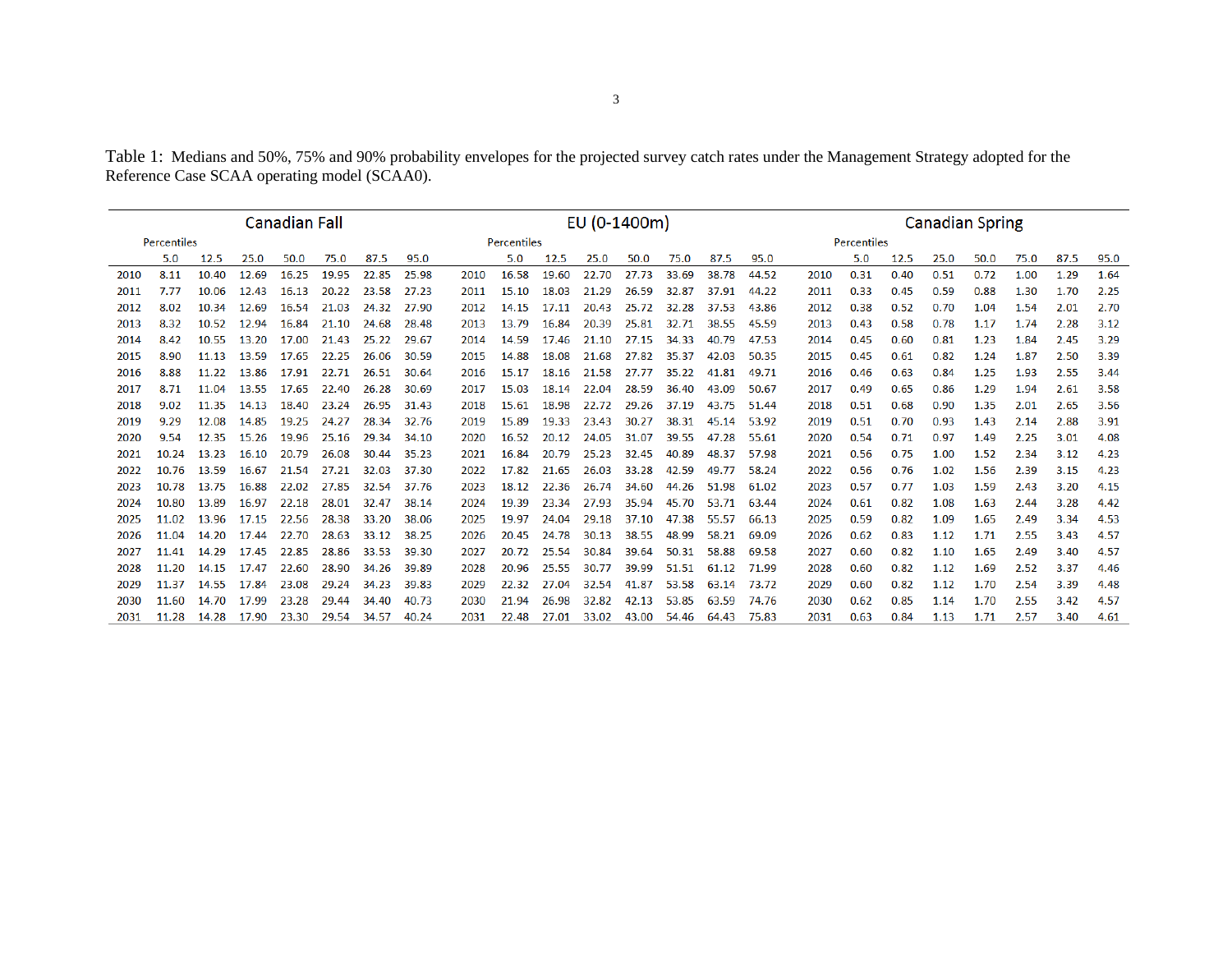Table 2: Medians and 50%, 75% and 90% probability envelopes for the projected survey catch rates under the Management Strategy adopted for the full SCAA Reference Set (SCAA0 to SCAA7), where each operating model within the Set is accorded the same weight.

| <b>Canadian Fall</b> |       |       |       |       |       |       |       |      | EU (0-1400m) |       |       |       |       |       |       |      |             | <b>Canadian Spring</b> |      |      |      |      |      |  |  |  |
|----------------------|-------|-------|-------|-------|-------|-------|-------|------|--------------|-------|-------|-------|-------|-------|-------|------|-------------|------------------------|------|------|------|------|------|--|--|--|
| Percentiles          |       |       |       |       |       |       |       |      | Percentiles  |       |       |       |       |       |       |      | Percentiles |                        |      |      |      |      |      |  |  |  |
|                      | 5.0   | 12.5  | 25.0  | 50.0  | 75.0  | 87.5  | 95.0  |      | 5.0          | 12.5  | 25.0  | 50.0  | 75.0  | 87.5  | 95.0  |      | 5.0         | 12.5                   | 25.0 | 50.0 | 75.0 | 87.5 | 95.0 |  |  |  |
| 2010                 | 7.65  | 9.80  | 12.02 | 15.55 | 19.54 | 22.83 | 26.93 | 2010 | 15.85        | 18.76 | 21.89 | 27.03 | 33.24 | 38.55 | 44.58 | 2010 | 0.30        | 0.39                   | 0.50 | 0.70 | 0.98 | 1.25 | 1.60 |  |  |  |
| 2011                 | 7.11  | 9.29  | 11.59 | 15.30 | 19.69 | 23.41 | 27.94 | 2011 | 13.89        | 16.76 | 19.98 | 25.47 | 32.00 | 37.43 | 44.14 | 2011 | 0.31        | 0.43                   | 0.56 | 0.84 | 1.25 | 1.64 | 2.14 |  |  |  |
| 2012                 | 7.32  | 9.50  | 11.81 | 15.67 | 20.34 | 24.18 | 29.03 | 2012 | 12.54        | 15.53 | 18.76 | 24.21 | 31.12 | 36.93 | 43.82 | 2012 | 0.36        | 0.49                   | 0.66 | 0.98 | 1.46 | 1.92 | 2.58 |  |  |  |
| 2013                 | 7.58  | 9.68  | 12.05 | 15.94 | 20.60 | 24.61 | 29.82 | 2013 | 11.96        | 14.88 | 18.25 | 24.01 | 31.16 | 37.47 | 45.50 | 2013 | 0.41        | 0.55                   | 0.74 | 1.11 | 1.66 | 2.20 | 3.00 |  |  |  |
| 2014                 | 7.55  | 9.74  | 12.20 | 16.24 | 21.09 | 25.37 | 30.63 | 2014 | 12.24        | 15.25 | 18.78 | 24.94 | 32.67 | 39.43 | 47.47 | 2014 | 0.42        | 0.57                   | 0.77 | 1.17 | 1.77 | 2.38 | 3.21 |  |  |  |
| 2015                 | 7.97  | 10.25 | 12.79 | 17.05 | 22.15 | 26.56 | 31.90 | 2015 | 12.43        | 15.64 | 19.35 | 25.71 | 33.82 | 40.93 | 49.64 | 2015 | 0.43        | 0.58                   | 0.78 | 1.20 | 1.81 | 2.45 | 3.38 |  |  |  |
| 2016                 | 8.03  | 10.42 | 13.14 | 17.60 | 22.93 | 27.33 | 32.66 | 2016 | 12.29        | 15.57 | 19.20 | 25.68 | 33.78 | 40.81 | 49.48 | 2016 | 0.43        | 0.60                   | 0.81 | 1.23 | 1.89 | 2.54 | 3.47 |  |  |  |
| 2017                 | 7.83  | 10.31 | 13.00 | 17.51 | 23.01 | 27.46 | 32.74 | 2017 | 11.95        | 15.48 | 19.52 | 26.51 | 35.00 | 42.24 | 51.29 | 2017 | 0.46        | 0.63                   | 0.83 | 1.28 | 1.94 | 2.62 | 3.62 |  |  |  |
| 2018                 | 8.16  | 10.67 | 13.62 | 18.48 | 24.14 | 28.57 | 33.82 | 2018 | 12.25        | 16.04 | 20.30 | 27.43 | 36.23 | 43.55 | 52.53 | 2018 | 0.49        | 0.66                   | 0.88 | 1.33 | 2.03 | 2.70 | 3.68 |  |  |  |
| 2019                 | 8.57  | 11.28 | 14.45 | 19.53 | 25.38 | 30.10 | 35.56 | 2019 | 12.39        | 16.43 | 21.10 | 28.85 | 38.04 | 45.55 | 55.31 | 2019 | 0.49        | 0.68                   | 0.91 | 1.43 | 2.18 | 2.96 | 4.05 |  |  |  |
| 2020                 | 8.80  | 11.69 | 14.95 | 20.32 | 26.45 | 31.29 | 37.11 | 2020 | 12.58        | 17.10 | 22.03 | 30.02 | 39.94 | 48.23 | 58.07 | 2020 | 0.52        | 0.70                   | 0.96 | 1.50 | 2.28 | 3.09 | 4.22 |  |  |  |
| 2021                 | 9.50  | 12.40 | 15.81 | 21.23 | 27.50 | 32.56 | 38.20 | 2021 | 13.22        | 17.72 | 23.13 | 31.76 | 41.90 | 50.25 | 60.76 | 2021 | 0.53        | 0.73                   | 0.99 | 1.53 | 2.38 | 3.22 | 4.38 |  |  |  |
| 2022                 | 9.95  | 12.96 | 16.35 | 21.98 | 28.54 | 34.04 | 40.47 | 2022 | 13.73        | 18.55 | 24.10 | 33.14 | 43.81 | 52.20 | 62.43 | 2022 | 0.54        | 0.75                   | 1.02 | 1.58 | 2.44 | 3.25 | 4.39 |  |  |  |
| 2023                 | 9.97  | 13.14 | 16.54 | 22.39 | 29.13 | 34.56 | 40.85 | 2023 | 14.39        | 19.20 | 25.02 | 34.43 | 45.62 | 55.06 | 65.57 | 2023 | 0.55        | 0.76                   | 1.03 | 1.59 | 2.46 | 3.29 | 4.37 |  |  |  |
| 2024                 | 9.98  | 13.17 | 16.63 | 22.50 | 29.23 | 34.60 | 40.98 | 2024 | 14.94        | 20.24 | 26.19 | 36.13 | 47.78 | 57.29 | 68.75 | 2024 | 0.58        | 0.79                   | 1.07 | 1.63 | 2.49 | 3.37 | 4.58 |  |  |  |
| 2025                 | 10.20 | 13.28 | 16.74 | 22.75 | 29.60 | 34.92 | 41.02 | 2025 | 15.47        | 20.82 | 27.14 | 37.42 | 49.70 | 59.74 | 71.86 | 2025 | 0.58        | 0.79                   | 1.07 | 1.65 | 2.53 | 3.41 | 4.69 |  |  |  |
| 2026                 | 10.22 | 13.29 | 16.97 | 22.90 | 29.72 | 35.11 | 41.29 | 2026 | 16.04        | 21.48 | 28.10 | 38.88 | 51.59 | 62.51 | 75.58 | 2026 | 0.59        | 0.81                   | 1.10 | 1.70 | 2.57 | 3.48 | 4.69 |  |  |  |
| 2027                 | 10.41 | 13.39 | 16.95 | 22.93 | 29.96 | 35.47 | 41.92 | 2027 | 16.42        | 22.02 | 28.77 | 39.88 | 53.10 | 63.72 | 76.34 | 2027 | 0.57        | 0.79                   | 1.08 | 1.64 | 2.51 | 3.43 | 4.68 |  |  |  |
| 2028                 | 10.28 | 13.29 | 16.80 | 22.78 | 29.97 | 35.83 | 42.55 | 2028 | 16.34        | 22.03 | 28.74 | 40.22 | 54.27 | 65.75 | 79.48 | 2028 | 0.58        | 0.79                   | 1.09 | 1.68 | 2.55 | 3.40 | 4.58 |  |  |  |
| 2029                 | 10.20 | 13.47 | 17.16 | 23.19 | 30.27 | 36.08 | 42.52 | 2029 | 16.84        | 23.03 | 30.26 | 41.90 | 56.15 | 68.07 | 81.68 | 2029 | 0.56        | 0.79                   | 1.09 | 1.69 | 2.57 | 3.44 | 4.65 |  |  |  |
| 2030                 | 10.40 | 13.59 | 17.32 | 23.37 | 30.64 | 36.41 | 43.32 | 2030 | 17.02        | 22.99 | 30.20 | 42.23 | 56.45 | 68.23 | 82.42 | 2030 | 0.59        | 0.81                   | 1.10 | 1.68 | 2.57 | 3.48 | 4.71 |  |  |  |
| 2031                 | 10.09 | 13.29 | 17.04 | 23.37 | 30.71 | 36.52 | 43.09 | 2031 | 17.09        | 23.09 | 30.30 | 42.80 | 57.05 | 69.10 | 83.41 | 2031 | 0.58        | 0.80                   | 1.09 | 1.69 | 2.59 | 3.47 | 4.72 |  |  |  |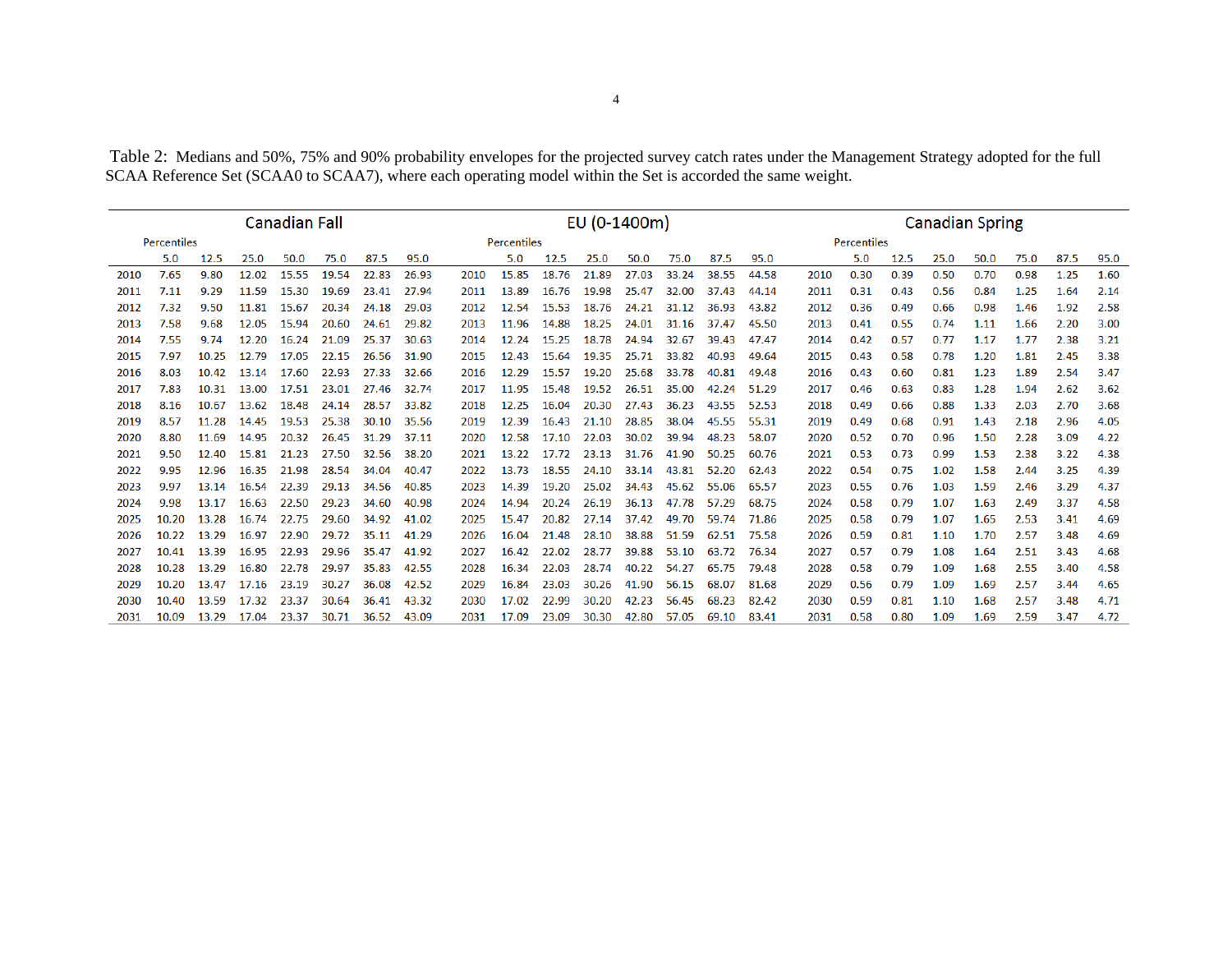Table 3: Medians and 50%, 75% and 90% probability envelopes for the projected catch under the Management Strategy adopted for the Reference Case SCAA operating model (SCAA0) and for the full SCAA Reference Set (SCAA0 to SCAA7), where each operating model within the Set is accorded the same weight.

|      |             |       |       | <b>Reference Case</b> |       |       | Reference Set |                    |       |       |       |       |       |       |       |  |  |  |
|------|-------------|-------|-------|-----------------------|-------|-------|---------------|--------------------|-------|-------|-------|-------|-------|-------|-------|--|--|--|
|      | Percentiles |       |       |                       |       |       |               | <b>Percentiles</b> |       |       |       |       |       |       |       |  |  |  |
|      | 5.0         | 12.5  | 25.0  | 50.0                  | 75.0  | 87.5  | 95.0          |                    | 5.0   | 12.5  | 25.0  | 50.0  | 75.0  | 87.5  | 95.0  |  |  |  |
| 2010 | 19520       | 19520 | 20320 | 20320                 | 22720 | 23200 | 23200         | 2010               | 19520 | 19520 | 20320 | 20320 | 22720 | 23200 | 23200 |  |  |  |
| 2011 | 17182       | 17182 | 17182 | 17182                 | 17182 | 17182 | 17182         | 2011               | 17182 | 17182 | 17182 | 17182 | 17182 | 17182 | 17182 |  |  |  |
| 2012 | 16323       | 16323 | 16323 | 16323                 | 16323 | 16323 | 16323         | 2012               | 16323 | 16323 | 16323 | 16323 | 16323 | 16323 | 16323 |  |  |  |
| 2013 | 15507       | 15507 | 15507 | 15507                 | 15507 | 15507 | 15507         | 2013               | 15507 | 15507 | 15507 | 15507 | 15507 | 15507 | 15507 |  |  |  |
| 2014 | 14731       | 14731 | 14731 | 14731                 | 14731 | 15626 | 16139         | 2014               | 14731 | 14731 | 14731 | 14731 | 14731 | 15532 | 16175 |  |  |  |
| 2015 | 13995       | 13995 | 14073 | 15177                 | 15468 | 16293 | 16892         | 2015               | 13995 | 13995 | 13995 | 14933 | 15468 | 16111 | 16929 |  |  |  |
| 2016 | 13295       | 13570 | 14475 | 15586                 | 16241 | 16642 | 17476         | 2016               | 13295 | 13295 | 14158 | 15258 | 16241 | 16441 | 17478 |  |  |  |
| 2017 | 12882       | 13717 | 14628 | 15735                 | 16857 | 17054 | 17680         | 2017               | 12630 | 13403 | 14137 | 15429 | 16725 | 17054 | 17674 |  |  |  |
| 2018 | 13012       | 13773 | 14658 | 15990                 | 17055 | 17656 | 17906         | 2018               | 12620 | 13312 | 14419 | 15800 | 16901 | 17635 | 17906 |  |  |  |
| 2019 | 12993       | 13912 | 14719 | 15863                 | 17011 | 17892 | 18530         | 2019               | 12537 | 13523 | 14449 | 15718 | 17011 | 17900 | 18606 |  |  |  |
| 2020 | 13191       | 13992 | 14621 | 15873                 | 17160 | 18020 | 18951         | 2020               | 12576 | 13570 | 14580 | 15841 | 17200 | 18074 | 19064 |  |  |  |
| 2021 | 13220       | 13967 | 14813 | 15856                 | 17227 | 18334 | 19321         | 2021               | 12575 | 13714 | 14664 | 15894 | 17349 | 18467 | 19488 |  |  |  |
| 2022 | 13218       | 14164 | 14863 | 16058                 | 17394 | 18559 | 19582         | 2022               | 12751 | 13795 | 14722 | 16120 | 17608 | 18771 | 19761 |  |  |  |
| 2023 | 13404       | 14109 | 15051 | 16277                 | 17651 | 18702 | 19912         | 2023               | 12828 | 13856 | 14931 | 16394 | 17894 | 19032 | 20215 |  |  |  |
| 2024 | 13429       | 14315 | 15199 | 16498                 | 17820 | 18943 | 20053         | 2024               | 12998 | 14031 | 15102 | 16637 | 18139 | 19320 | 20568 |  |  |  |
| 2025 | 13537       | 14404 | 15300 | 16696                 | 18062 | 19119 | 20249         | 2025               | 13039 | 14114 | 15233 | 16848 | 18387 | 19563 | 20800 |  |  |  |
| 2026 | 13650       | 14512 | 15455 | 16805                 | 18237 | 19271 | 20495         | 2026               | 13130 | 14229 | 15345 | 16964 | 18601 | 19758 | 21049 |  |  |  |
| 2027 | 13730       | 14611 | 15496 | 16886                 | 18342 | 19441 | 20716         | 2027               | 13212 | 14316 | 15402 | 17045 | 18709 | 19960 | 21324 |  |  |  |
| 2028 | 13790       | 14695 | 15587 | 16958                 | 18486 | 19701 | 20904         | 2028               | 13244 | 14362 | 15467 | 17093 | 18862 | 20175 | 21580 |  |  |  |
| 2029 | 13755       | 14728 | 15627 | 17007                 | 18629 | 19795 | 21086         | 2029               | 13248 | 14370 | 15508 | 17158 | 18980 | 20294 | 21756 |  |  |  |
| 2030 | 13833       | 14696 | 15619 | 17094                 | 18646 | 19826 | 21215         | 2030               | 13226 | 14369 | 15483 | 17193 | 19001 | 20386 | 21901 |  |  |  |
| 2031 | 13762       | 14677 | 15580 | 17170                 | 18695 | 19857 | 21316         | 2031               | 13198 | 14332 | 15485 | 17237 | 19054 | 20419 | 21958 |  |  |  |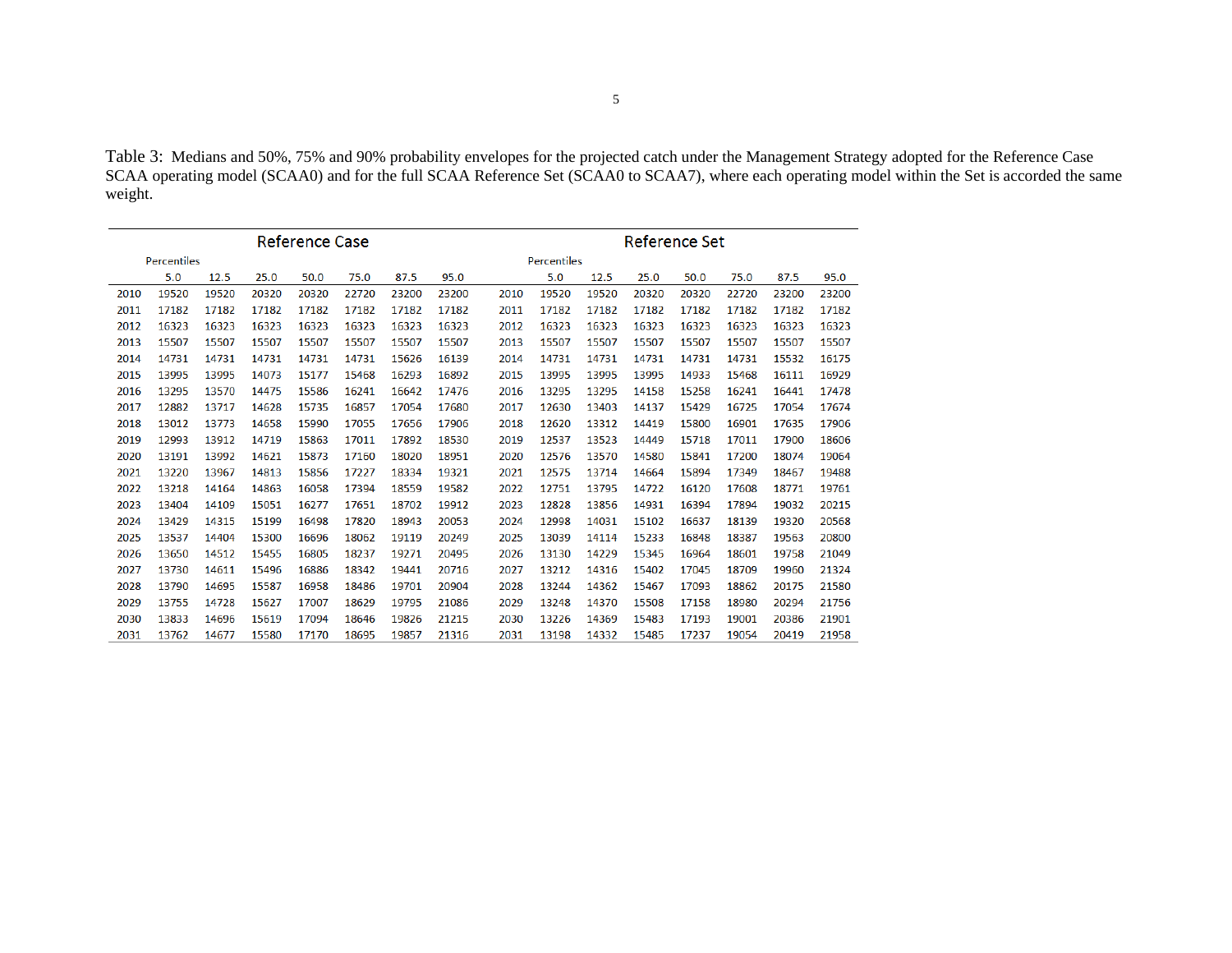

Fig. 1: Projected survey catch rates under the Management Strategy adopted for the Reference Case SCAA operating model (SCAA0). The past values are actual observations, while the projections show medians and 50%, 75% and 90% probability envelopes through use of different shades/colourations. The (red) dots on each plot show survey results subsequent to adoption of this Management Strategy.



Fig. 2: As for Fig. 1, except that here results are shown for the full SCAA Reference Set (SCAA0 to SCAA7), where each operating model within the Set is accorded the same weight.